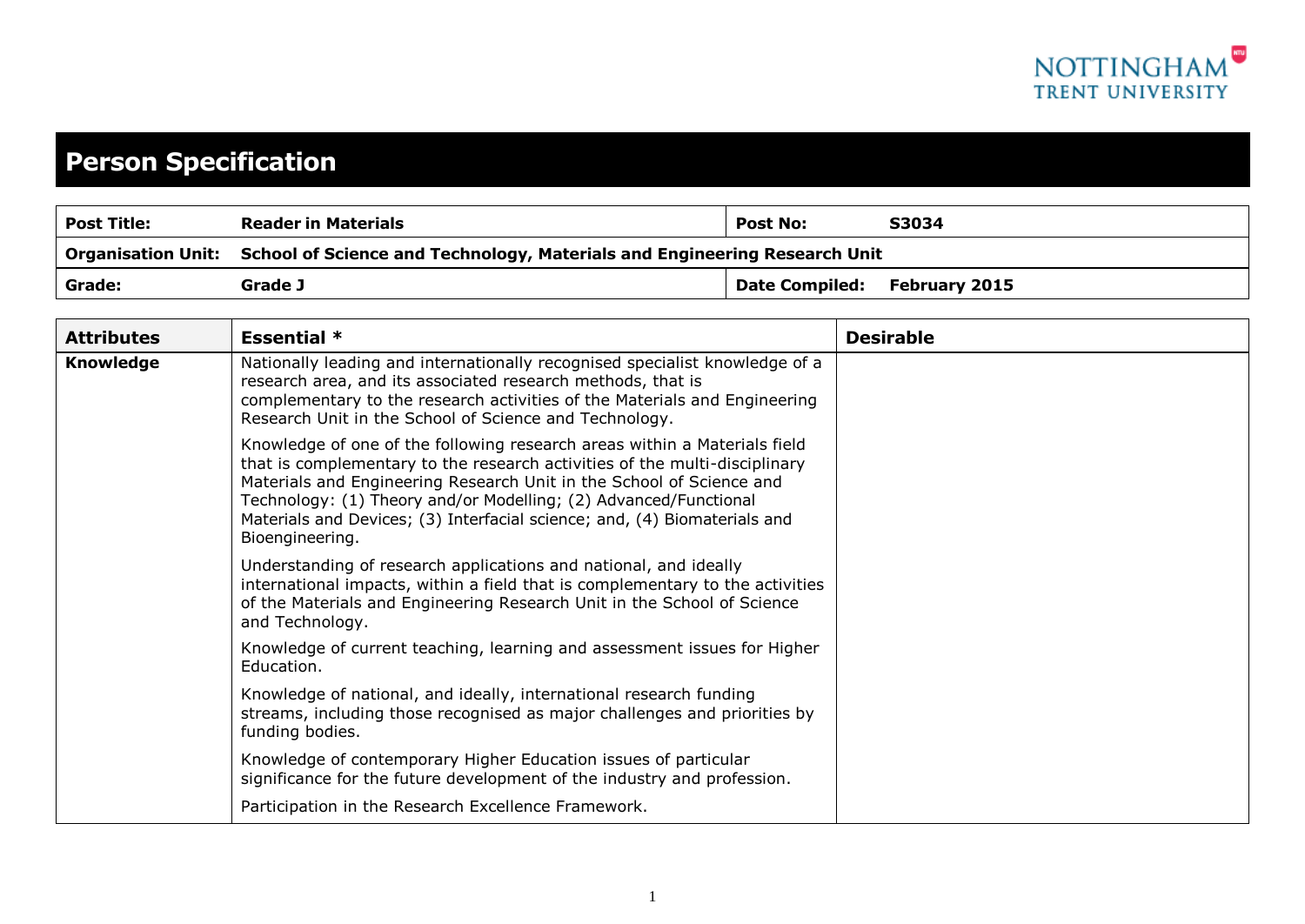| <b>Skills</b>         | Good interpersonal skills evidenced by beneficial internal and external<br>collaborative relationships.                                        |                                                                                                   |
|-----------------------|------------------------------------------------------------------------------------------------------------------------------------------------|---------------------------------------------------------------------------------------------------|
|                       | Ability to work co-operatively within a team.                                                                                                  |                                                                                                   |
|                       | Ability to manage academic processes.                                                                                                          |                                                                                                   |
|                       | Ability to promote research to external contacts.                                                                                              |                                                                                                   |
|                       | Ability to prepare successful bids for external funding.                                                                                       |                                                                                                   |
|                       | Ability to provide research leadership.                                                                                                        |                                                                                                   |
|                       | Ability to produce and disseminate research.                                                                                                   |                                                                                                   |
|                       | Ability to mentor and develop junior colleagues.                                                                                               |                                                                                                   |
|                       | Ability to manage own time and prioritise duties and work.                                                                                     |                                                                                                   |
|                       | Ability to teach at post-graduate and under-graduate levels.                                                                                   |                                                                                                   |
|                       | Good administrative, IT, communication, organisational and analytical<br>skills.                                                               |                                                                                                   |
| <b>Experience</b>     | Sustained track record of high quality publication at national and<br>international levels.                                                    | Experience of innovation in curriculum<br>development.                                            |
|                       | Experience of contributing to, or leading research teams, developing<br>research proposals and managing research projects.                     | Experience of Masters and Postgraduate level<br>teaching.                                         |
|                       | Experience of supervision of research students and/or line management of<br>researcher staff.                                                  | Supervision of Postgraduate Doctoral Research<br>projects to successful completion as Director of |
|                       | Experience of written and verbal dissemination of research or consultancy<br>to clients or peers.                                              | Studies.<br>External Ph.D. examinations.                                                          |
|                       | Experience of procuring and managing research grants and/or contracts at<br>a level commensurate with the National average for the discipline. |                                                                                                   |
|                       | Experience of teaching. Contribution to the development of post-graduate<br>and/or under-graduate programmes.                                  |                                                                                                   |
|                       | If U.K. based, participation previous Research Excellence Framework or<br>Research Assessment Exercises.                                       |                                                                                                   |
| <b>Qualifications</b> | A good Honours first Degree (or equivalent) and a Ph.D. (or equivalent<br>Doctorate level qualification) in a relevant disciplinary area.      | A relevant professional qualification and/or<br>membership of a recognised professional body.     |
|                       |                                                                                                                                                |                                                                                                   |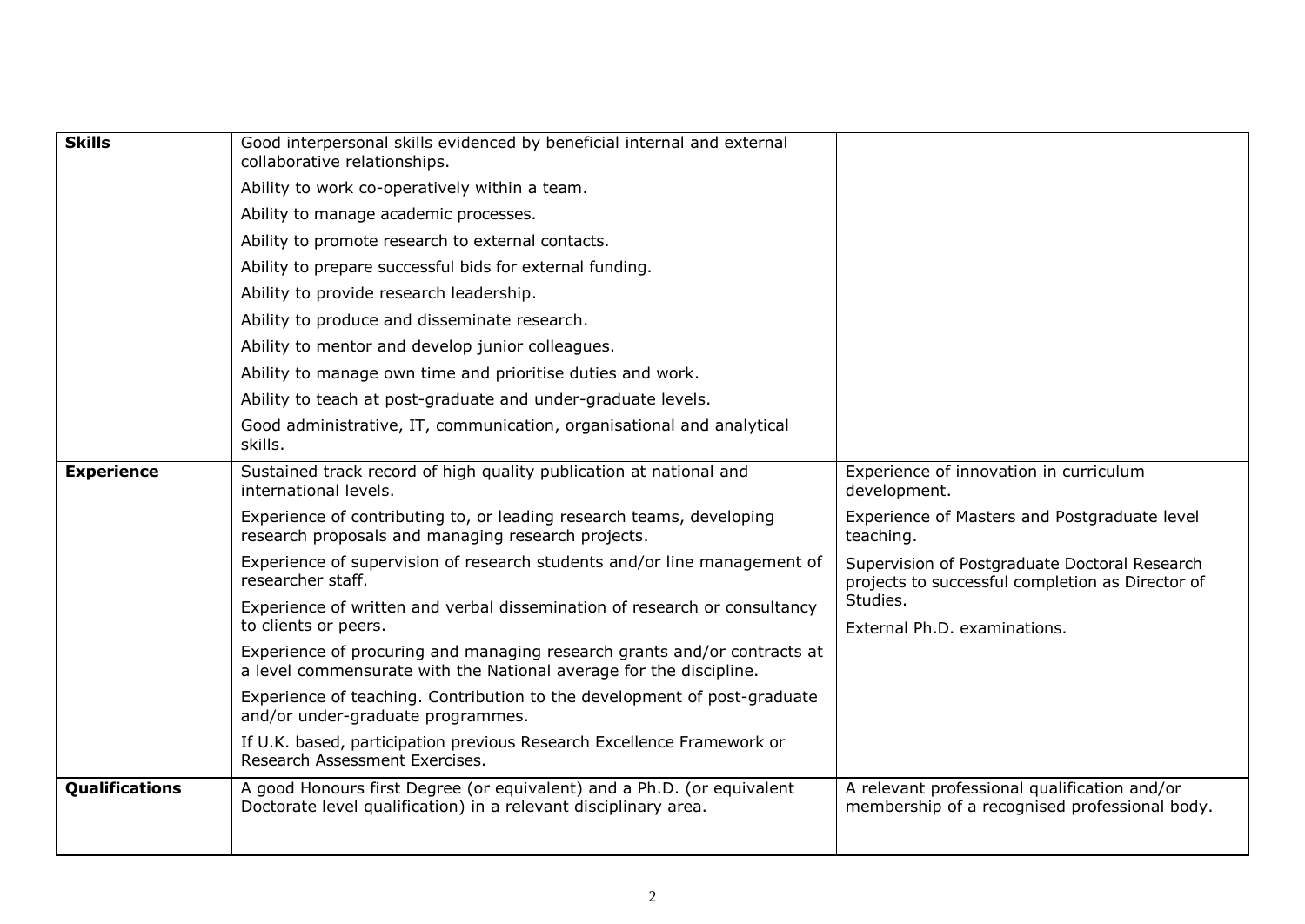| <b>Competencies</b> | <b>COMPETENCY</b>                                                                                                                                                                                                                                                                              | <b>LEVEL</b> | <b>COMPETENCY</b>                                                                                                                                                                                                                                        | <b>LEVEL</b>            |
|---------------------|------------------------------------------------------------------------------------------------------------------------------------------------------------------------------------------------------------------------------------------------------------------------------------------------|--------------|----------------------------------------------------------------------------------------------------------------------------------------------------------------------------------------------------------------------------------------------------------|-------------------------|
|                     |                                                                                                                                                                                                                                                                                                |              |                                                                                                                                                                                                                                                          |                         |
|                     | <b>Communication and Influencing</b>                                                                                                                                                                                                                                                           | 3            | <b>Customer Focus</b>                                                                                                                                                                                                                                    | $\overline{\mathbf{3}}$ |
|                     | Communicates effectively with a wide range of<br>diverse internal and external stakeholders,<br>influencing and negotiating change.<br>Networks<br>internally to keep ahead of developments.                                                                                                   |              | Provides a quality service that is<br>regularly<br>reviewed.<br>Anticipates<br>customer needs.<br>Actively seeks<br>feedback on services from customers<br>and makes appropriate changes to<br>underpinning<br>services<br>and<br>to<br>policy/strategy. |                         |
|                     | <b>Organisation and Delivery</b>                                                                                                                                                                                                                                                               | 3            | <b>Teamwork</b>                                                                                                                                                                                                                                          | $\overline{\mathbf{3}}$ |
|                     | Takes account of organisational priorities to ensure<br>that operational and strategic plans are being<br>implemented and achieved.                                                                                                                                                            |              | Leads aspects of team work, seeking and<br>implementing improvements to the<br>team's outputs/services and developing<br>colleagues within the team. Challenges<br>colleagues.                                                                           |                         |
|                     | <b>Leading and Coaching</b>                                                                                                                                                                                                                                                                    | 3            | <b>Customer Focus</b>                                                                                                                                                                                                                                    | $\mathbf{3}$            |
|                     | Is visible and publicly champions initiatives to<br>provide direction. Takes responsibility for an area<br>of work and for its outputs. Makes time to get to<br>know people and motivate them.<br>Regularly<br>reviews performance of self and others.                                         |              | Provides a quality service that is<br>regularly<br>reviewed.<br>Anticipates<br>customer needs.<br>Actively seeks<br>feedback on services from customers<br>and makes appropriate changes to<br>underpinning<br>services<br>and<br>to                     |                         |
|                     | <b>Creativity and Innovation</b>                                                                                                                                                                                                                                                               | 3            | policy/strategy.                                                                                                                                                                                                                                         |                         |
|                     | Reviews, tests and implements new concepts,<br>models and approaches to practice in support of<br>service development and delivery.                                                                                                                                                            |              |                                                                                                                                                                                                                                                          |                         |
|                     | <b>Entrepreneurial and Commercial focus</b><br>Spots and progresses business opportunities and<br>opportunities for collaborative working externally<br>and internally. Challenges assumptions and the<br>status quo in order to enhance competitive<br>advantage. Tracks competitor activity. | 3            |                                                                                                                                                                                                                                                          |                         |